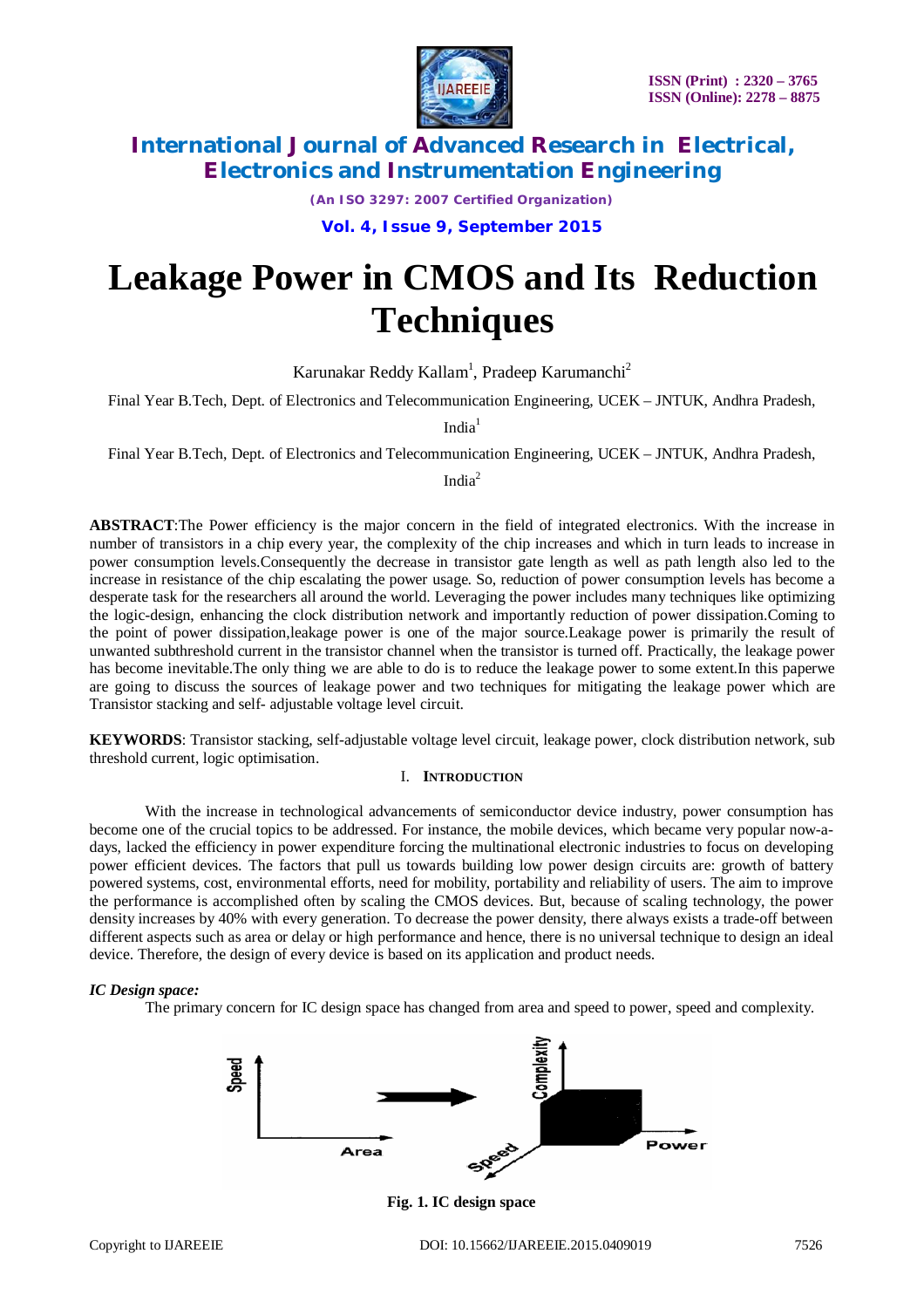

*(An ISO 3297: 2007 Certified Organization)*

### **Vol. 4, Issue 9, September 2015**

As shown in IC design space, when complex circuits or high speed is required, the power consumption will be high. In a circuit, power consumption will be high at different stages and leakage power is one among the top causes of power loss because leakage power makes up to 50% of the total power consumption especially in latest high-performance microprocessors. Thus, leakage power has become the key for low-power design and so, different techniques for leakage power reduction are discussed here.

The paper is organised as follows: Section II deals with the power dissipation due to leakage, section III describes about the leakage reduction techniques where transistor stacking and self-adjustable voltage level circuit are discussed in-depth and section IV gives the conclusion.

### II. **POWER DISSIPATION DUE TO LEAKAGE**

The total power dissipation could be expressed as

$$
P_{\text{dissipation}} = 1/2 \text{ CV}_{\text{DD}}^2 \cdot F \cdot N + \text{Qsc VDD} \cdot \text{En} + I_{\text{leak}} \cdot V_{\text{DD}}
$$

The third term in the above equation represents static power dissipation due to leakage current  $(I_{\text{leak}})$ . This shows that the leakage power has a substantial effect over the power dissipation.

The following are the leakages in Nanoscale CMOS:

- I1: Reverse bias pn junction (both ON & OFF)
- I2: Sub-threshold leakage (OFF)
- I3: Oxide tunneling current (both ON & OFF)
- I4: Gate current due to hot carrier injection (both ON & OFF)
- I5: Gate induced drain leakage (OFF)
- I6: Channel punch through current (OFF)

The below figures shows the leakage currents in CMOS



**Fig. 2. Leakages in Nanoscale CMOS (Source: Roy proceedings of IEEE, 2007)**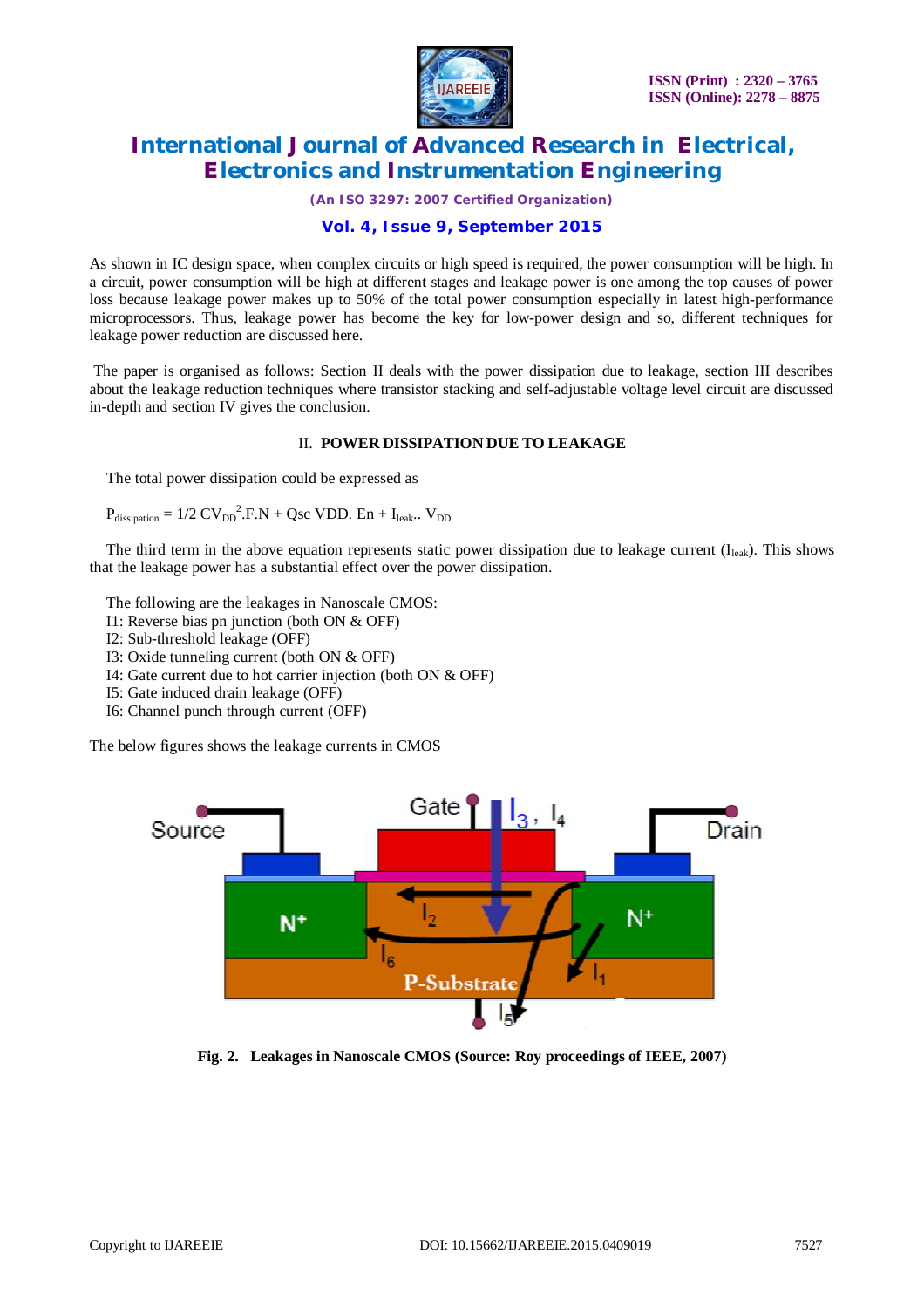





**Fig. 3. Power redistribution graph ( Source: Hansen 2004)**

Among the 6 leakage components, sub-threshold leakage and gate leakage are dominant.

*1) Sub threshold leakage current:*



**Fig. 4. Sub threshold current**



**Fig. 5. Sub threshold leakage in a negative channel metal–oxide–semiconductor (NMOS) transistor.**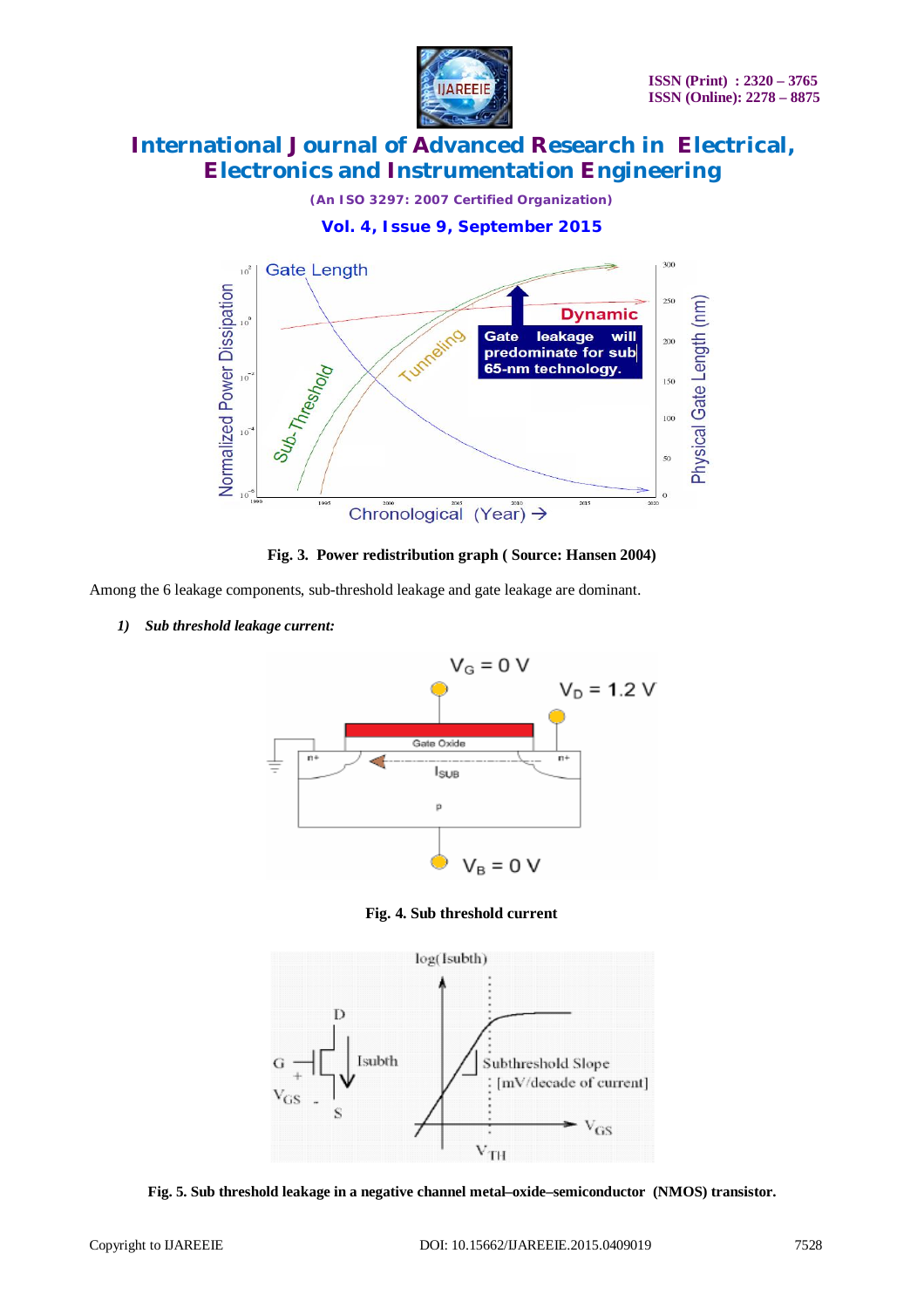

*(An ISO 3297: 2007 Certified Organization)*

### **Vol. 4, Issue 9, September 2015**

The sub-threshold leakage current mathematically could be given as:

 $I_{subthreshold} = I_0 exp[(Vgs - Vt)/(nVT)] [1 - exp(-Vds/VT)]$ 

 $I_0 = \mu$ eff Cox(W/L)VT2

 $\mu$ eff = electron/hole mobility,  $\cos$  = gate capacitance per unit area, W and L are width and length of the channel respectively,  $Vt = threshold voltage$ .  $n = sub-threshold swing co-efficient,$  $VT =$  thermal voltage,  $Vgs = \text{transistor gate}$  to source voltage  $Vds = \text{drain to source voltage}$ 

#### *2) Gate leakage components:*



#### **Fig. 6. Gate leakage components**

Gate oxide tunneling current components in BSIM4.4.0 model.

Igs, Igd: Components due to the overlap of gate and diffusions

Igcs, Igcd: Components due to tunneling from the gate to the diffusions via the channel and

Igb: Component due to tunneling from the gate to the bulk via the channel. GBSDIgs-IgdIgcsIgcdIgb Note: all the currents are with respect to gate.

This has become serious concern as gate oxide prevails in advanced CMOS processes. These oxides could degrade circuit performance by conducting leakage current through various direct-tunneling mechanisms. Recently, analytical gate leakage model with physical source/drain partition for MOSFET is developed.

#### III. **LEAKAGE REDUCTION TECHNIQUES**

Transistor stacking and self-adjustable voltage level circuit are the two leakage reduction techniques. These two techniques will be discussed in this section.

#### *Transistor stacking:*

Multi-Threshold Super Cut-off Stack (MTSCStack) technique is a new approach which uses high threshold and low threshold voltage transistors which is an effective technique to reduce leakage power in VLSI circuits.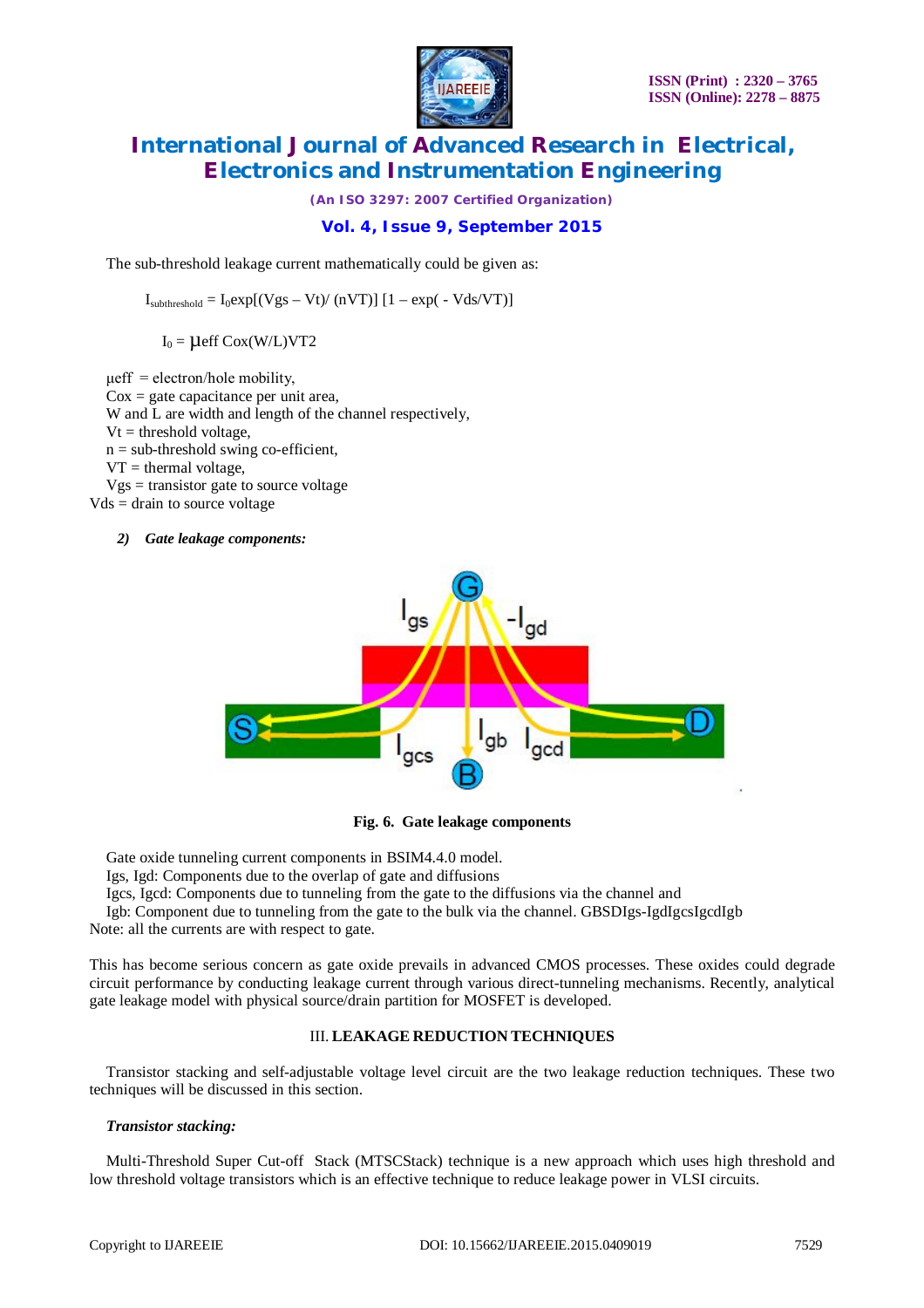

*(An ISO 3297: 2007 Certified Organization)*

### **Vol. 4, Issue 9, September 2015**

Techniques for leakage power reduction can be divided into following two categories: 1) state-saving techniques where circuit state (present value) is retained and 2) state-destructive techniques where the current Boolean output value of the circuit might be lost.

State-destructive techniques cut off transistor networks from supply voltage or ground using sleep transistors. Multithreshold CMOS (MTCMOS) technology uses high-Vth sleep transistors between pull-up networks and Vdd and between pull-down networks and ground while logic circuits use low-Vth transistors in order to maintain fast logic switching speeds. The sleep transistors are controlled by a sleep signal used for active or standby mode.

In active mode the sleep signal is high and the sleep transistors are turned on. Then the low VTH logic gates operate normally at high speed. During standby mode, sleep signal is low and sleep transistors are turned off. In this stage the leakage current reduces by using high VTH transistors. This stage will isolate the logic core with VDD and GND. This technique will lead to the destruction of state plus floating output voltage because of circuit state floating after sleep mode.



**Fig. 7. Schematic Diagram of MTCMOS (Source: file.scirp.org)**

An alternative technique which is similar to MTCMOS technique is Super Cut off CMOS (SCCMOS) technique. The sub-threshold leakage is dependent on the gate to source voltage of a MOSFET, depending on this by using slight negative gate voltage, the sub- threshold current reduced here.

SCCMOS differs from MTCMOS by using the sleep transistors have the same low threshold voltage as that of logic core. Here the usage of low VTH sleep transistors reduces the additional delay caused by high VTH sleep transistors during active mode. As SCCMOS technique also reduces the leakage and increases the performance it can't save the circuit logic state during standby mode. So the technique results in destruction of circuit logic state.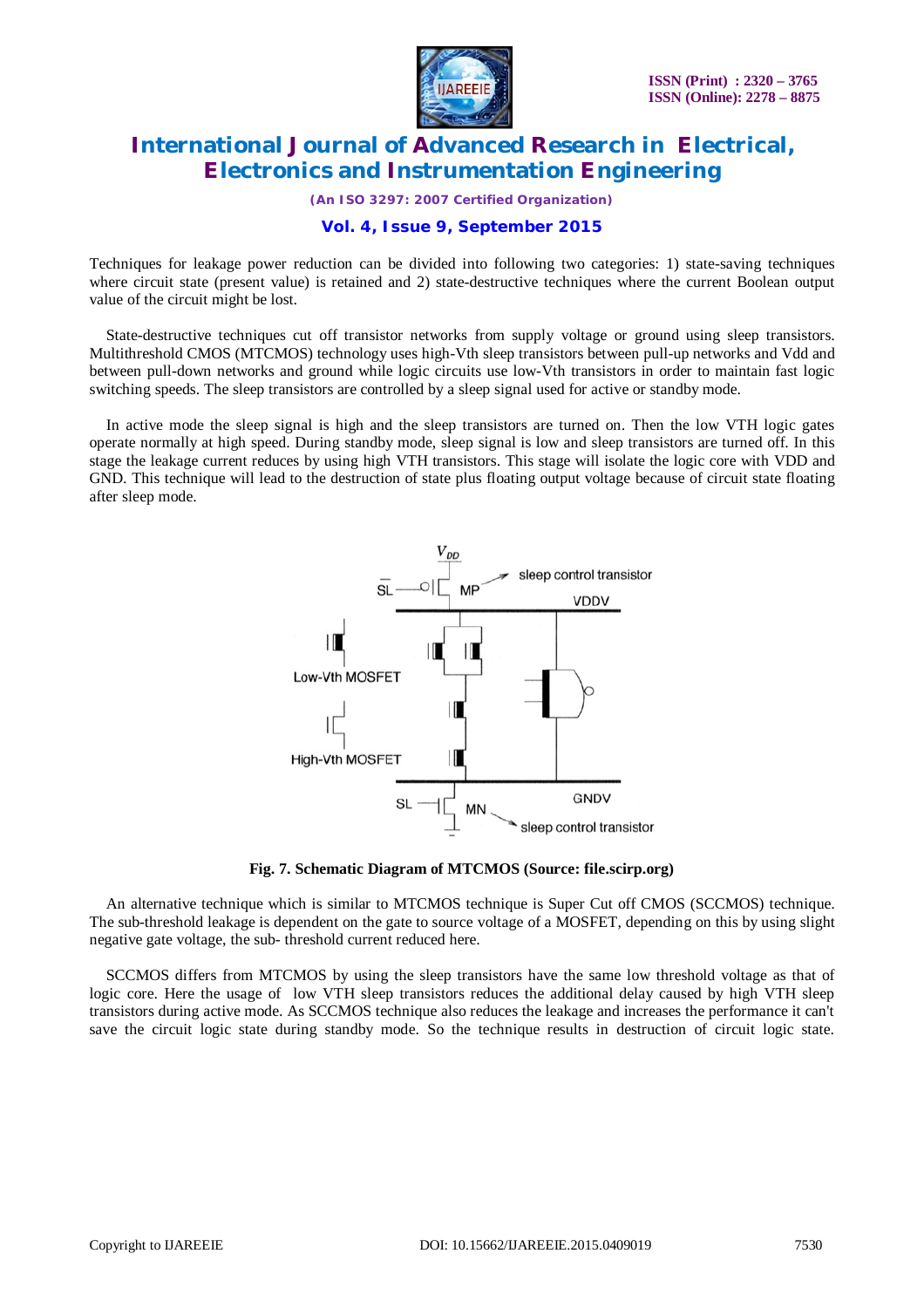

*(An ISO 3297: 2007 Certified Organization)*

### **Vol. 4, Issue 9, September 2015**



**Fig. 8. SCCMOS**

The other technique which is used for leakage power reduction in active mode is the stack technique. The stack effect results in substantial sub threshold leakage current reduction when two or more stacked transistors are turned off together



**Fig. 9. Schematic diagram of Forced stack technique**

Forced stack technique exploits the stack effect of transistors and reduces the leakage. This happens due to the reduction of gate to source voltage and reduction of DIBL coefficient due to lower drain to source potential thereby further reducing leakage. Forced stack technique fails in saving power consumption in standby mode. [7].

Finally, MTSCStack technique is a combination of MTCMOS, SCCMOS and Forced Stack techniques. In MTSCStack technique power consumption is reduced in active mode and retains the exact logic state in sleep mode.

Operation of MTSCStack technique is similar to the MTCMOS technique where the sleep transistors are turned on during active mode and turned off during sleep mode.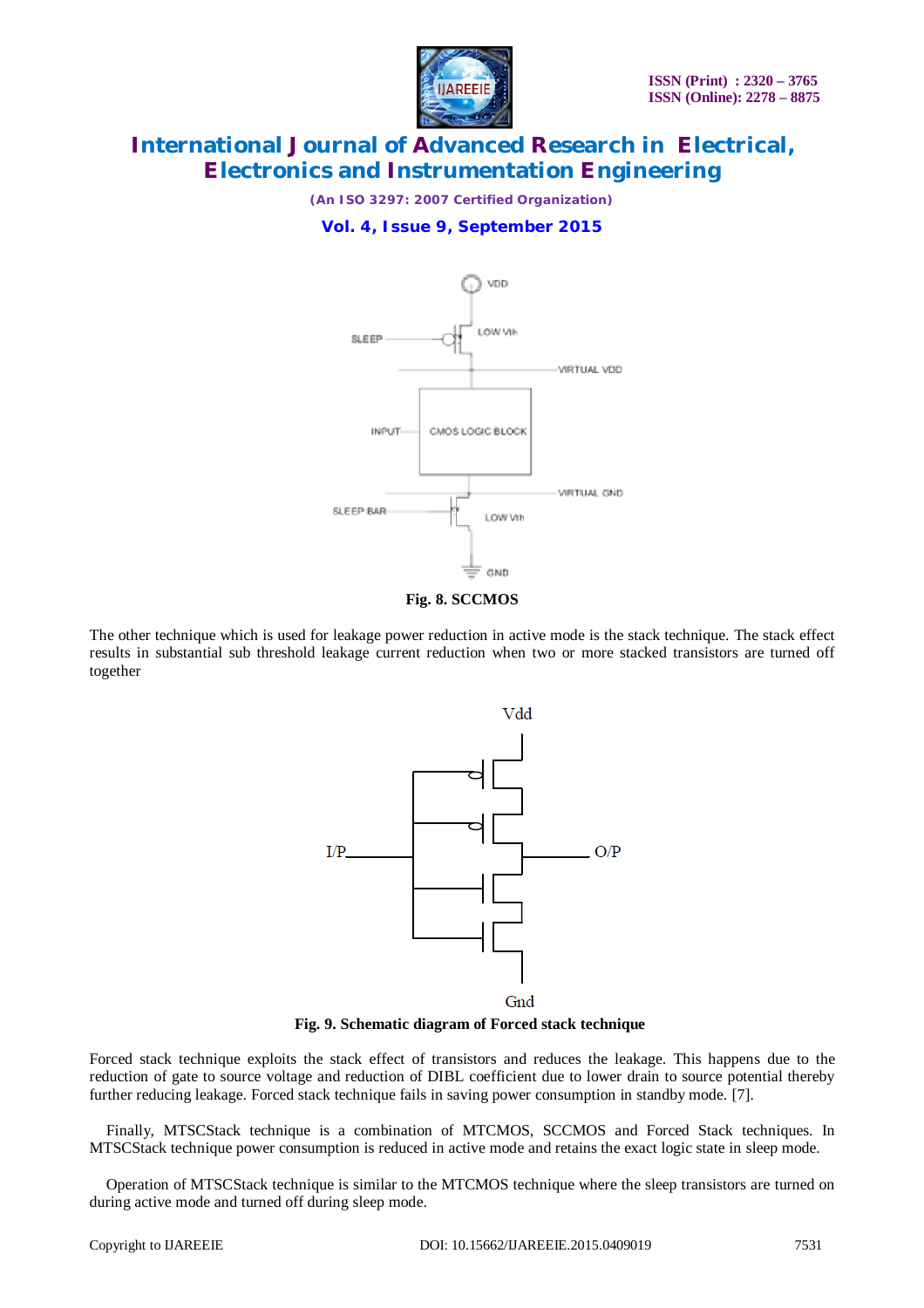

*(An ISO 3297: 2007 Certified Organization)*

### **Vol. 4, Issue 9, September 2015**

In active mode when sleep transistors are turned on, the low VTH transistor work normally with high speed and reduces leakage power.

In standby mode when sleep transistors are turned off there is no connection between low VTH transistors and source as well as ground. Here the high VTH transistors will reduce the leakage power. NMOS transistors in parallel to the PMOS sleep transistors is the only source of VDD to the pull up network and PMOS transistors in parallel to the NMOS sleep transistors is the only source of GND to the pull down network .

#### *Self-adjustable voltage level circuit (SAL):*

In the below figure 9, the general self-adjustable voltage level circuit is shown,  $V<sub>L</sub>$  is the output voltage and  $V<sub>dd</sub>$  is the supply voltage applied to the load. When SL is low i.e., active mode, supply voltage is maximum. So, the transistor P1(PMOS) will be switched ON and the circuit operates more quickly.

On the other hand, when SL is high i.e., stand-by mode, the supply voltage will be slightly lowbecause  $V_{DD}$  passes through multiple N-MOS transistors.



**Fig. 10. Self-adjustable voltage level circuit**

### $V_L = V_{dd} - V_B$

Where Vn is the voltage drop of m weakly ON NMOS transistors. The drain to source voltage Vdsnof the OFF NMOS in the standby mode is expressed as

$$
Vdsn = VL - Vss = VL
$$

Vdsn can be decreased by increasing Vn that is increasing m, the number of NMOS transistors.When Vdsn is decreased, the drain- induced – barrier-lowering (DIBL) effect is decreased and thisin turn increases the threshold voltage Vtn of NMOS transistors. Consequently the sub thresholdleakage current of the OFF MOSFETs decreases, so leakage power is minimized, while data areretained.

#### IV.**SIMULATION AND RESULTS**

In this work, different designs of D-flipflops are implemented in CMOS process with 90nm technology. The leakage power dissipation are compared with and without the power reduction techniques. The net lists are extracted and simulated with B-SIM4 models of MOSFET[25]. The simulations are performed in HSPICE with a supply voltage of 1V at a temperature of 27 degrees centigrade and at a load capacitance of fF.

The simulation results of D-flipflop with and without transistor stacking technique are given in Table.1. Table.2. shows the leakage power reduction using SAL technique .